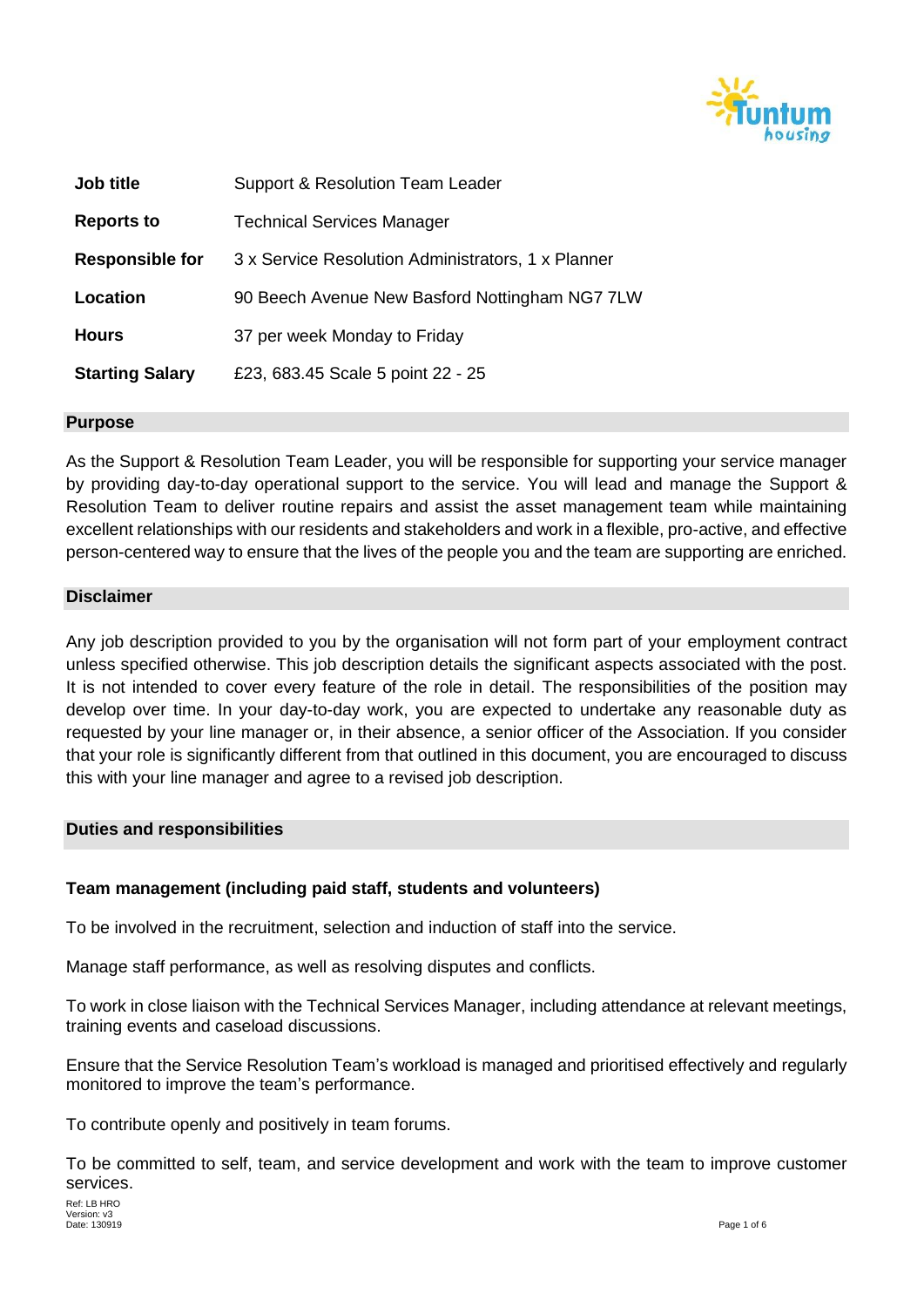

To participate and contribute positively to the process of supervision and performance appraisal.

To assist and support other team members and work with others to solve problems

To participate in training to develop the skills necessary to provide the best service and improve and maintain knowledge and skills.

Work flexibly within the team, supporting colleagues and sharing skills and knowledge as required to provide an effective and reliable service to all customers.

To respond to residents' complaints and grievances in line with the service's policy.

To maintain confidentiality in all matters relating to residents of the service, staff, and the Board of Tuntum HA.

To carry out any other duties as requested by the Technical Services Manager relevant to this position.

To take care of one's own health and safety and that of other employees and co-operate with Tuntum to comply with its statutory duties.

## **Compliance**

Assist and support the Compliance & Safety Officer in all areas of administration

## **Contracts/Tenders**

Assist in preparing annual tender documents and assisting with the initiation of contracts.

## **Stock Condition**

Regularly update and maintain electronic records with stock condition information and changes, including direct stock condition surveys. Run statistics from the stock condition database.

## **Monitoring**

Liaise with residents, contractors, and the Direct Trade Operatives (DTOs) to ensure continuous improvements. At the same time, issues are resolved, and relevant documentation is collected, e.g. resident satisfaction returns, invoices, copies of orders, etc.

Provide information on maintenance performance for management information purposes and prepare data for the HAMD upon request.

Provide cover for the Asset Management team administrators, as required.

Approval of work orders and invoices within agreed financial limits.

Monitor progress and completions of work orders in accordance with the repairs process

Assist residents who are 'online' to use the Tuntum website to 'self-serve', so that they are empowered to obtain information about repairs/report new repairs directly.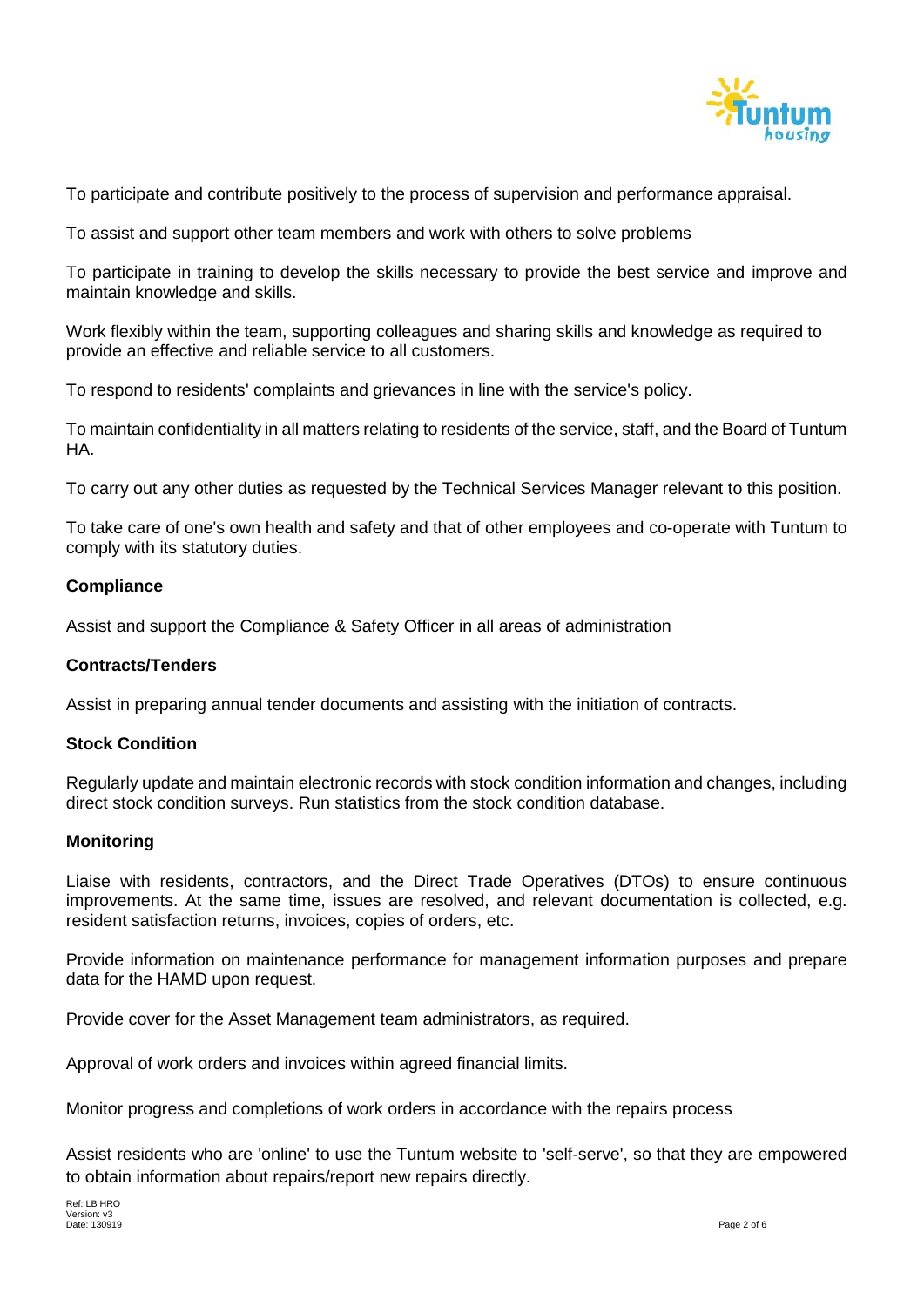

Support all aspects of delivery reporting to reduce the number of follow-on appointments and improve right-first-time repairs

To carry out audits within the department to ensure compliance with policy and procedure and take required action

To hold annual appraisals with staff that the post holder supervises and use the appraisal system.

To prepare standard performance reports for consideration by the Technical Service Manager

## **Record keeping**

Maintain accurate and up-to-date records ensuring that they are stored and reviewed regularly in line with general data protection regulations (GDPR).

Ensure that all Asset Management decisions follow policies and procedures and that records are kept up to date.

## **Health and Safety**

Work in accordance with Tuntum's policy and legislative requirements for health and safety and report any accidents or potential accidents and near misses in a timely manner.

Be aware of and follow the Fire Procedures for head office in liaison with the Safety & Compliance Lead

Be aware of risks posed by lone working

# **General**

Ensure good time management at all times for self and the SRT

Assist and cover for colleagues when absent

Communicate effectively with all employees

Make viable recommendations to improve service and job performance

Adhere to the organisation's policies and procedures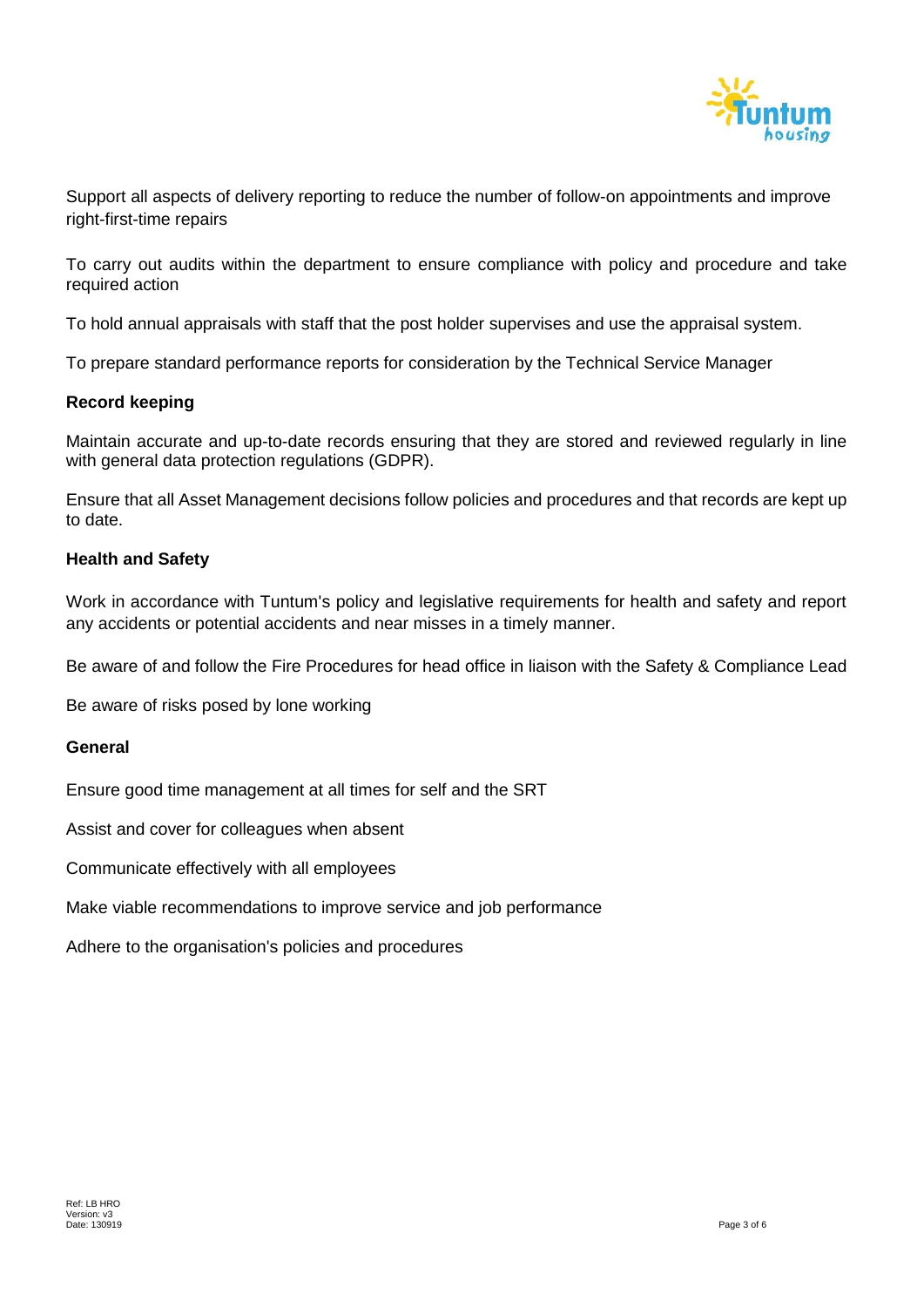

# **Person Specification**

| <b>Essential</b><br><b>Requirements</b> |                                                                                                                                                                                                                                                                                                                                                                                                                                                                                                                   | <b>Desirable</b>                                                                                                                                                                                                                            |  |  |
|-----------------------------------------|-------------------------------------------------------------------------------------------------------------------------------------------------------------------------------------------------------------------------------------------------------------------------------------------------------------------------------------------------------------------------------------------------------------------------------------------------------------------------------------------------------------------|---------------------------------------------------------------------------------------------------------------------------------------------------------------------------------------------------------------------------------------------|--|--|
| <b>Education</b>                        | Good standard of education (Math's and English<br>GCSE or equivalent) or equivalent experience<br>gained in a work-related environment                                                                                                                                                                                                                                                                                                                                                                            | ILM/ NVQ level 2 in<br>Leadership and<br>Management or<br>experience in a similar<br>role                                                                                                                                                   |  |  |
| Knowledge                               | Capable of developing and maintaining<br>constructive and positive working relationships<br>both internally and externally<br>An understanding of repairs and maintenance<br>processes, procedures and systems.<br>Excellent understanding of IT systems including<br>Microsoft packages particularly Word, Excel,<br>Outlook and Housing Management Systems.<br>Understanding the need for and observing<br>confidentiality at all times<br>Understanding of health and safety management<br>and risk management |                                                                                                                                                                                                                                             |  |  |
| <b>Experience</b><br>required           | Minimum of 2 years line management<br>responsibility<br>Knowledge and experience of providing excellent<br>customer service including resident engagement<br>and participation<br>Demonstrable experience in dealing with<br>unforeseen and challenging situations calmly and<br>effectively ensuring risks are reduced                                                                                                                                                                                           | Minimum of 2 years<br>working in a repairs and<br>maintenance setting<br>Proven track record and<br>understanding of<br>working with individuals<br>with complex needs<br>Experience of handling<br>safeguarding issues,<br>referrals, etc. |  |  |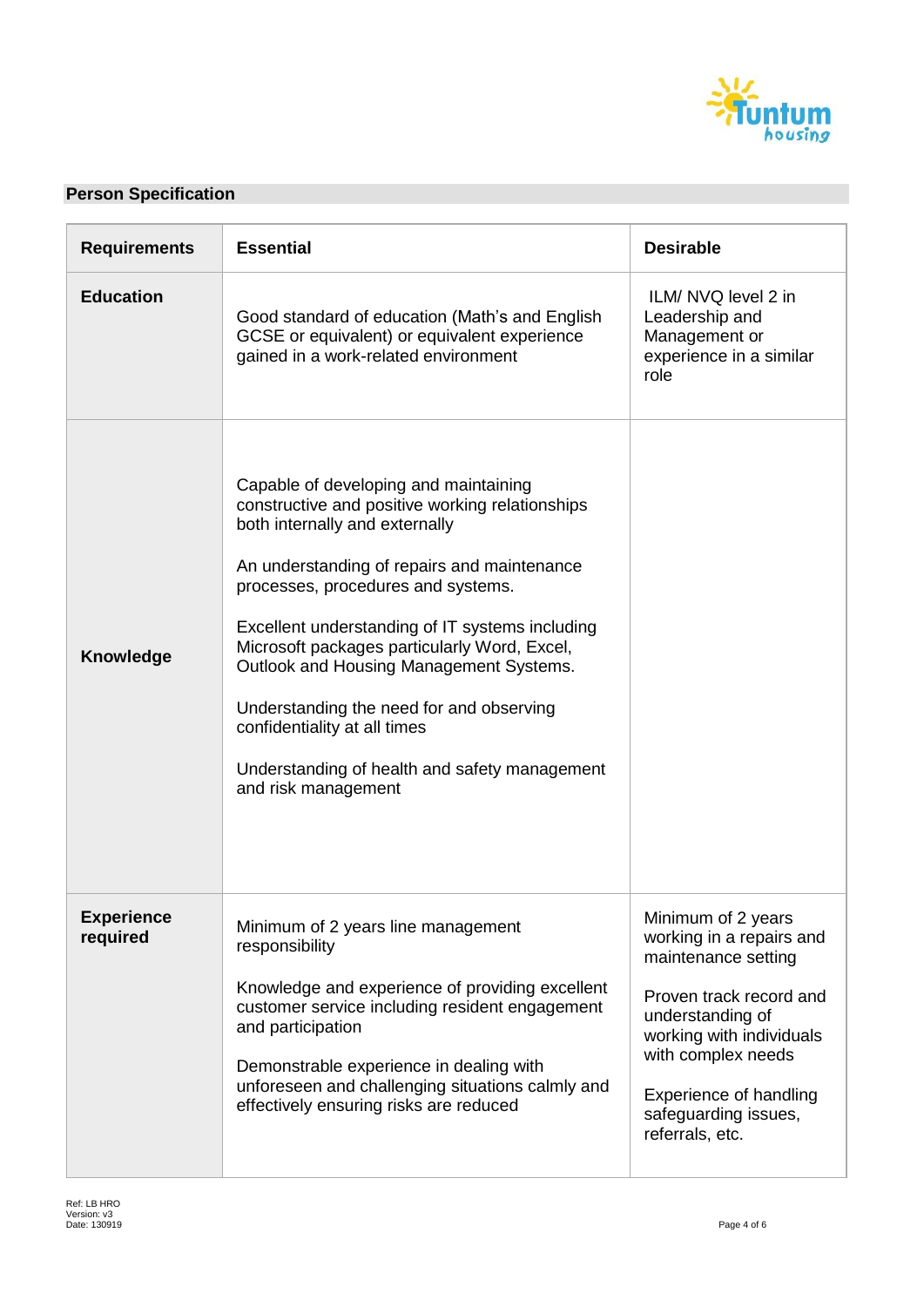

|                                            | Working with a range of stakeholders and<br>managing stakeholder relationships                                                |  |
|--------------------------------------------|-------------------------------------------------------------------------------------------------------------------------------|--|
| <b>Skills and</b><br>aptitudes<br>required | Ability to demonstrate good people management<br>skills, including motivating, directing and<br>supporting staff              |  |
|                                            | Able to demonstrate a sound understanding of<br>Asset Management and customer care practices                                  |  |
|                                            | Able to meet deadlines and balance priorities                                                                                 |  |
|                                            | Able to delegate and allocate work effectively                                                                                |  |
|                                            | Ability to be creative in problem-solving and seek<br>out practical solutions to complex problems                             |  |
|                                            | Be able to monitor operational and customer<br>service performance and suggest and implement<br>ways of improving performance |  |
|                                            | Be able to manage change, introduce new<br>initiatives, and revise systems and processes                                      |  |
|                                            | Demonstrate a high degree of accountability and<br>decision making                                                            |  |
|                                            | Excellent administration and organisational skills                                                                            |  |
|                                            | Excellent IT skills - proficient in using Microsoft<br>Office software including Word and Excel                               |  |
|                                            | Excellent written and oral communication skills                                                                               |  |
|                                            | Excellent interpersonal skills                                                                                                |  |
|                                            | Ability to work as an integral member of the team                                                                             |  |
|                                            | Able to maintain accurate records, both electronic<br>and written, and carry out calculations to monitor<br>budgetary spend   |  |
|                                            | Skilled in effectively managing complaints                                                                                    |  |
| <b>Personal</b>                            | A positive approach to work                                                                                                   |  |
| qualities<br>required                      | Commitment to operating within Tuntum's<br>organisational values and promoting the                                            |  |